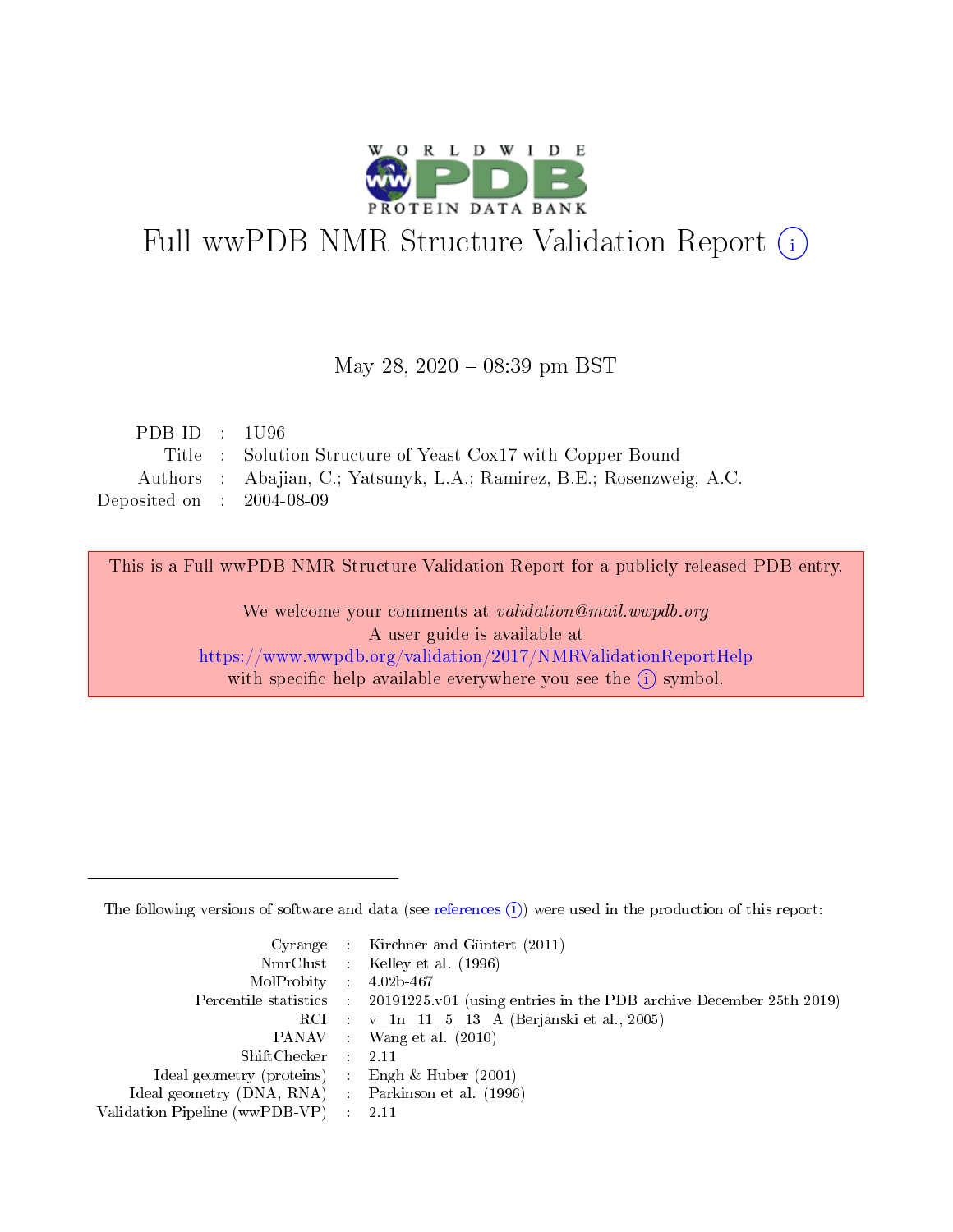## 1 [O](https://www.wwpdb.org/validation/2017/NMRValidationReportHelp#overall_quality)verall quality at a glance (i)

The following experimental techniques were used to determine the structure: SOLUTION NMR

The overall completeness of chemical shifts assignment was not calculated.

Percentile scores (ranging between 0-100) for global validation metrics of the entry are shown in the following graphic. The table shows the number of entries on which the scores are based.



The table below summarises the geometric issues observed across the polymeric chains and their fit to the experimental data. The red, orange, yellow and green segments indicate the fraction of residues that contain outliers for  $>=3, 2, 1$  and 0 types of geometric quality criteria. A cyan segment indicates the fraction of residues that are not part of the well-defined cores, and a grey segment represents the fraction of residues that are not modelled. The numeric value for each fraction is indicated below the corresponding segment, with a dot representing fractions  $\epsilon = 5\%$ 

| Mol | Chain | Length | Quality of chain |    |  |     |
|-----|-------|--------|------------------|----|--|-----|
|     |       |        |                  |    |  |     |
|     |       | 69     | 57%              | 9% |  | 33% |

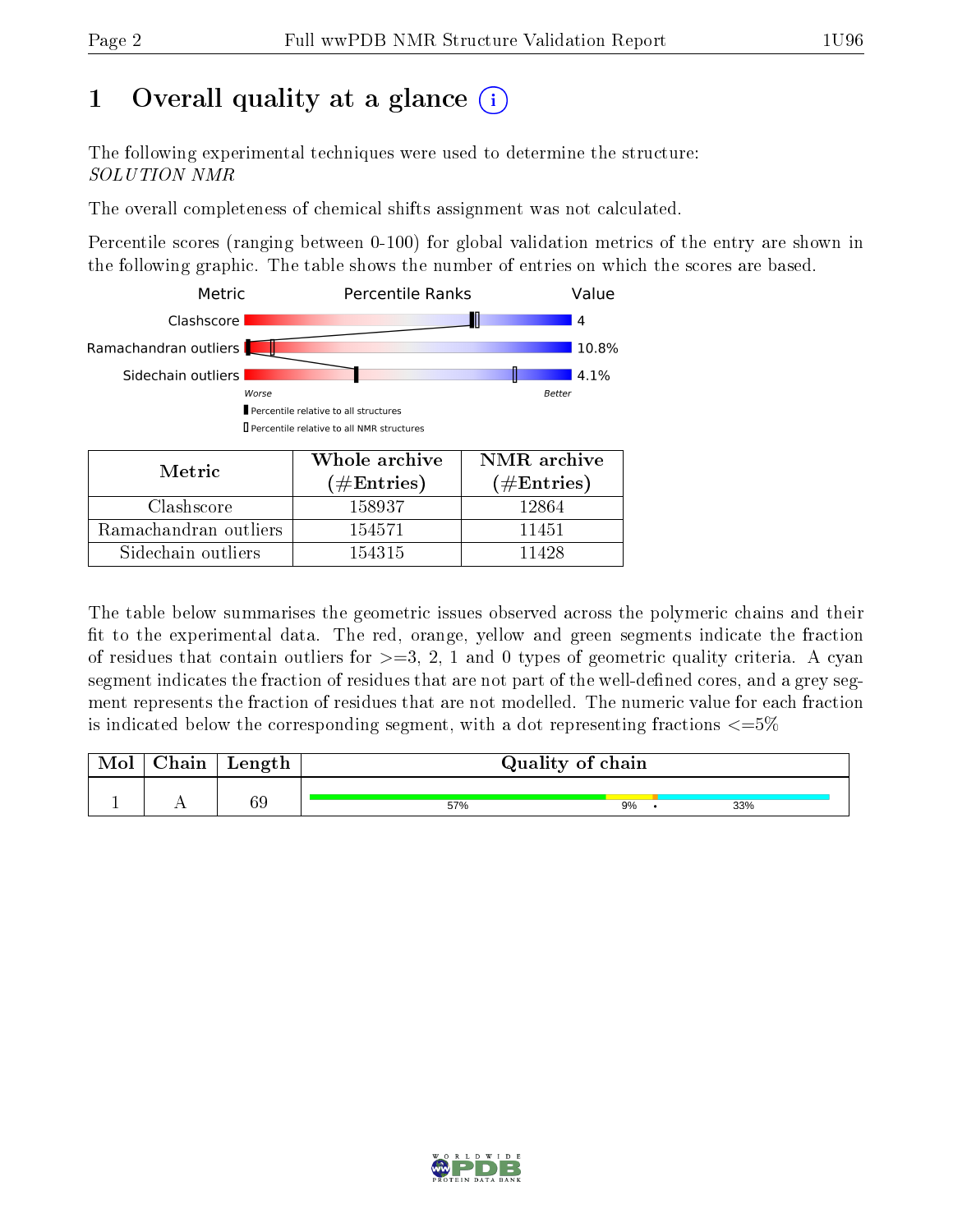## 2 Ensemble composition and analysis  $(i)$

This entry contains 20 models. Model 11 is the overall representative, medoid model (most similar to other models). The authors have identified model 1 as representative, based on the following criterion: closest to the average.

The following residues are included in the computation of the global validation metrics.

| Well-defined (core) protein residues                                                                 |                 |            |  |  |  |
|------------------------------------------------------------------------------------------------------|-----------------|------------|--|--|--|
| <b>Backbone RMSD</b> $(A)$   Medoid model<br>. Well-defined core $\mid$ Residue range (total) $\mid$ |                 |            |  |  |  |
|                                                                                                      | $A:20-A:65(46)$ | $\rm 0.82$ |  |  |  |

Ill-defined regions of proteins are excluded from the global statistics.

Ligands and non-protein polymers are included in the analysis.

The models can be grouped into 3 clusters and 1 single-model cluster was found.

| Cluster number        | Models                                       |
|-----------------------|----------------------------------------------|
|                       | 1, 2, 4, 6, 7, 9, 11, 12, 14, 16, 17, 18, 19 |
|                       | 3, 5, 10, 20                                 |
|                       | 13.15                                        |
| Single-model clusters |                                              |

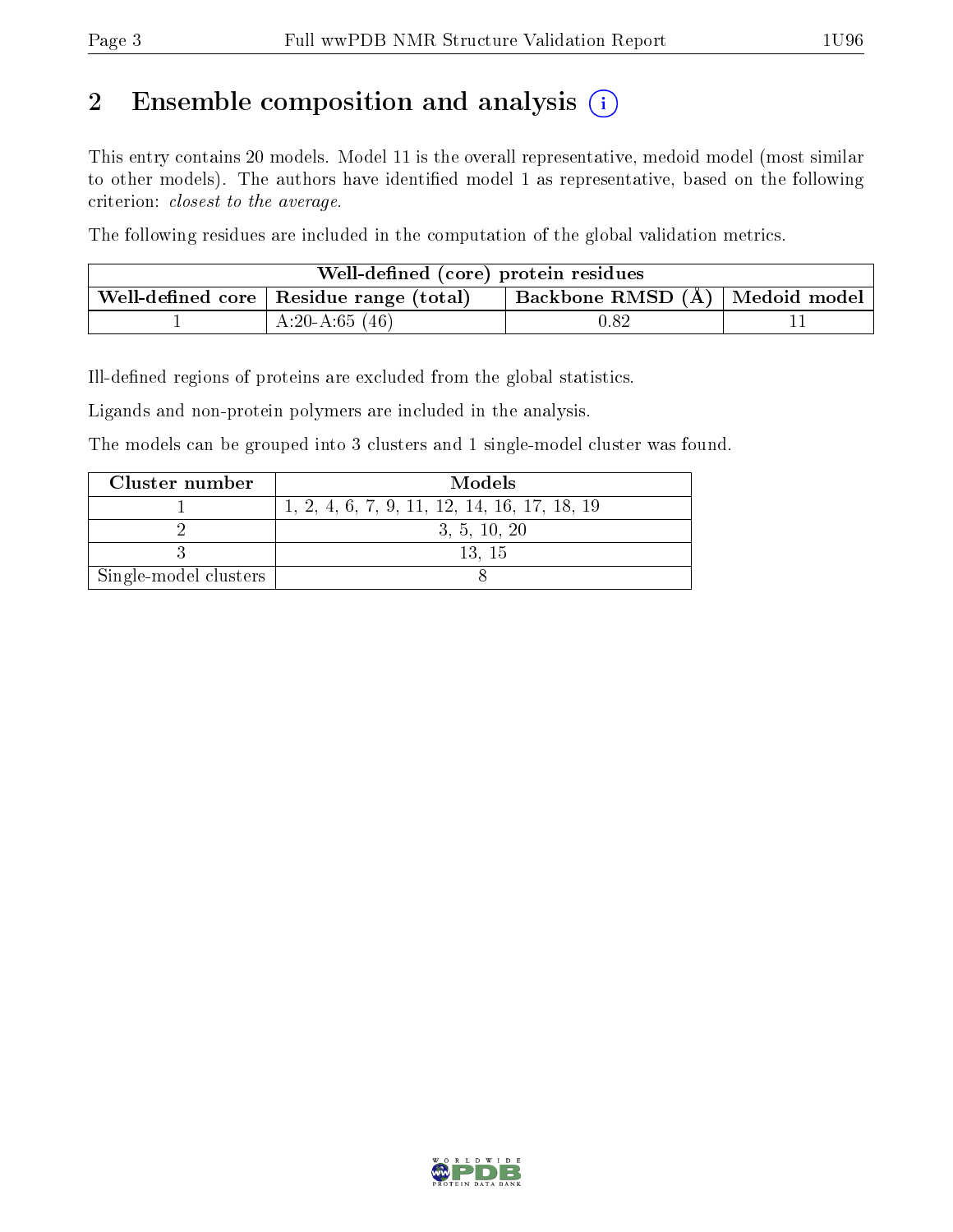## 3 Entry composition (i)

There are 2 unique types of molecules in this entry. The entry contains 1087 atoms, of which 529 are hydrogens and 0 are deuteriums.

Molecule 1 is a protein called Cytochrome c oxidase copper chaperone.

| Mol | Chain   Residues | Atoms          |     |     |    | $_{\rm \bf 1 Tacc}$ |  |
|-----|------------------|----------------|-----|-----|----|---------------------|--|
|     |                  | $_{\rm Total}$ |     |     |    |                     |  |
|     | 69               | $1086\,$       | 340 | 529 | 91 |                     |  |

There is a discrepancy between the modelled and reference sequences:

| Chain | Residue | Modelled                                   | Actual | :\omment                                         | <b>Reference</b> |
|-------|---------|--------------------------------------------|--------|--------------------------------------------------|------------------|
|       |         | $\mathrm{A}\mathrm{E}^{\boldsymbol{\tau}}$ |        | $\rightarrow$ INITIATING METHIONINE   UNP Q12287 |                  |

Molecule 2 is COPPER (I) ION (three-letter code: CU1) (formula: Cu).

|  | $\mathrm{Mol}\parallel\mathrm{Chain}\parallel\mathrm{Residues}$ | Atoms |
|--|-----------------------------------------------------------------|-------|
|  |                                                                 | Total |

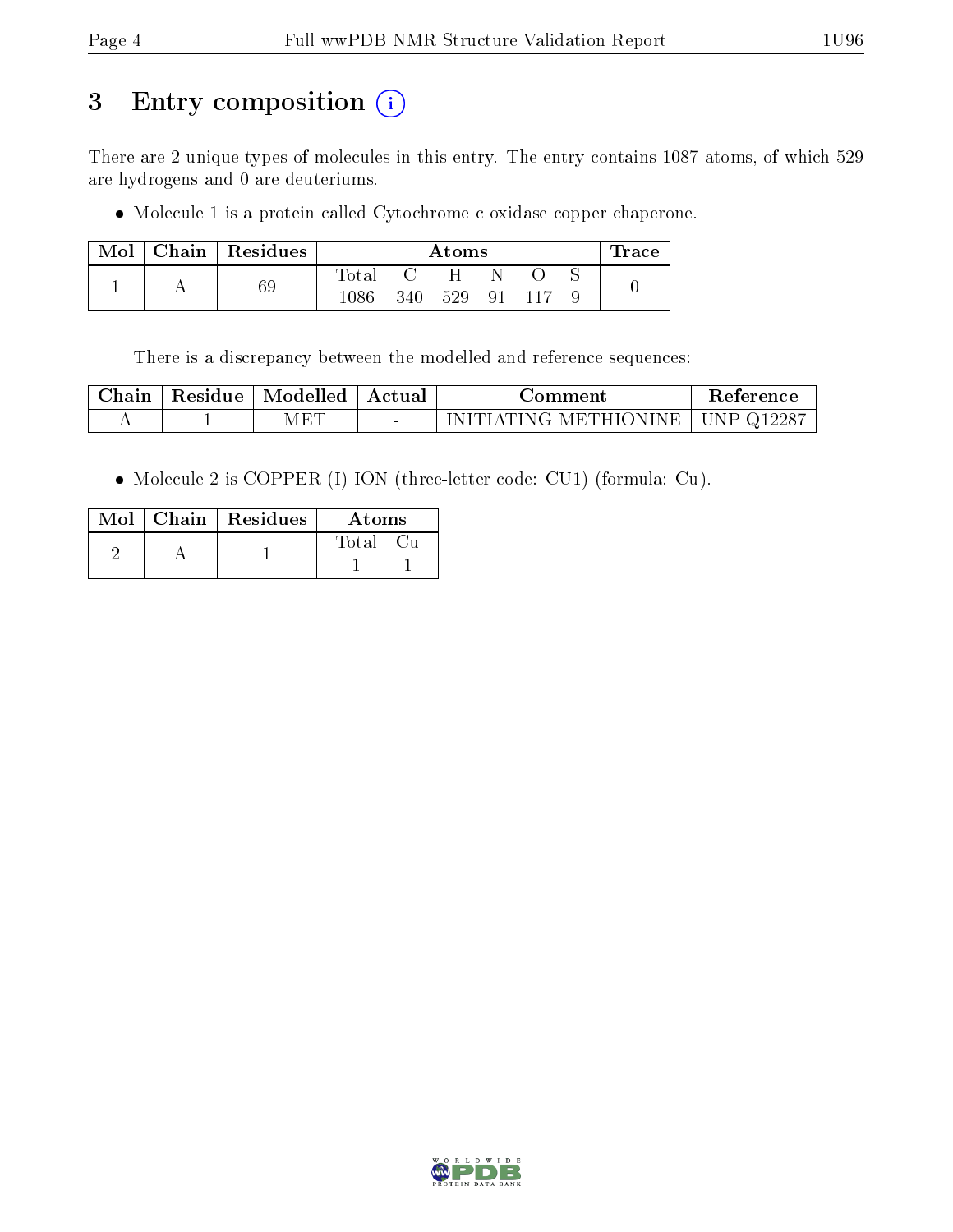## 4 Residue-property plots  $\binom{1}{1}$

### <span id="page-4-0"></span>4.1 Average score per residue in the NMR ensemble

These plots are provided for all protein, RNA and DNA chains in the entry. The first graphic is the same as shown in the summary in section 1 of this report. The second graphic shows the sequence where residues are colour-coded according to the number of geometric quality criteria for which they contain at least one outlier: green  $= 0$ , yellow  $= 1$ , orange  $= 2$  and red  $= 3$  or more. Stretches of 2 or more consecutive residues without any outliers are shown as green connectors. Residues which are classified as ill-defined in the NMR ensemble, are shown in cyan with an underline colour-coded according to the previous scheme. Residues which were present in the experimental sample, but not modelled in the final structure are shown in grey.

• Molecule 1: Cytochrome c oxidase copper chaperone



### 4.2 Scores per residue for each member of the ensemble

Colouring as in section [4.1](#page-4-0) above.

#### 4.2.1 Score per residue for model 1

• Molecule 1: Cytochrome c oxidase copper chaperone



#### 4.2.2 Score per residue for model 2



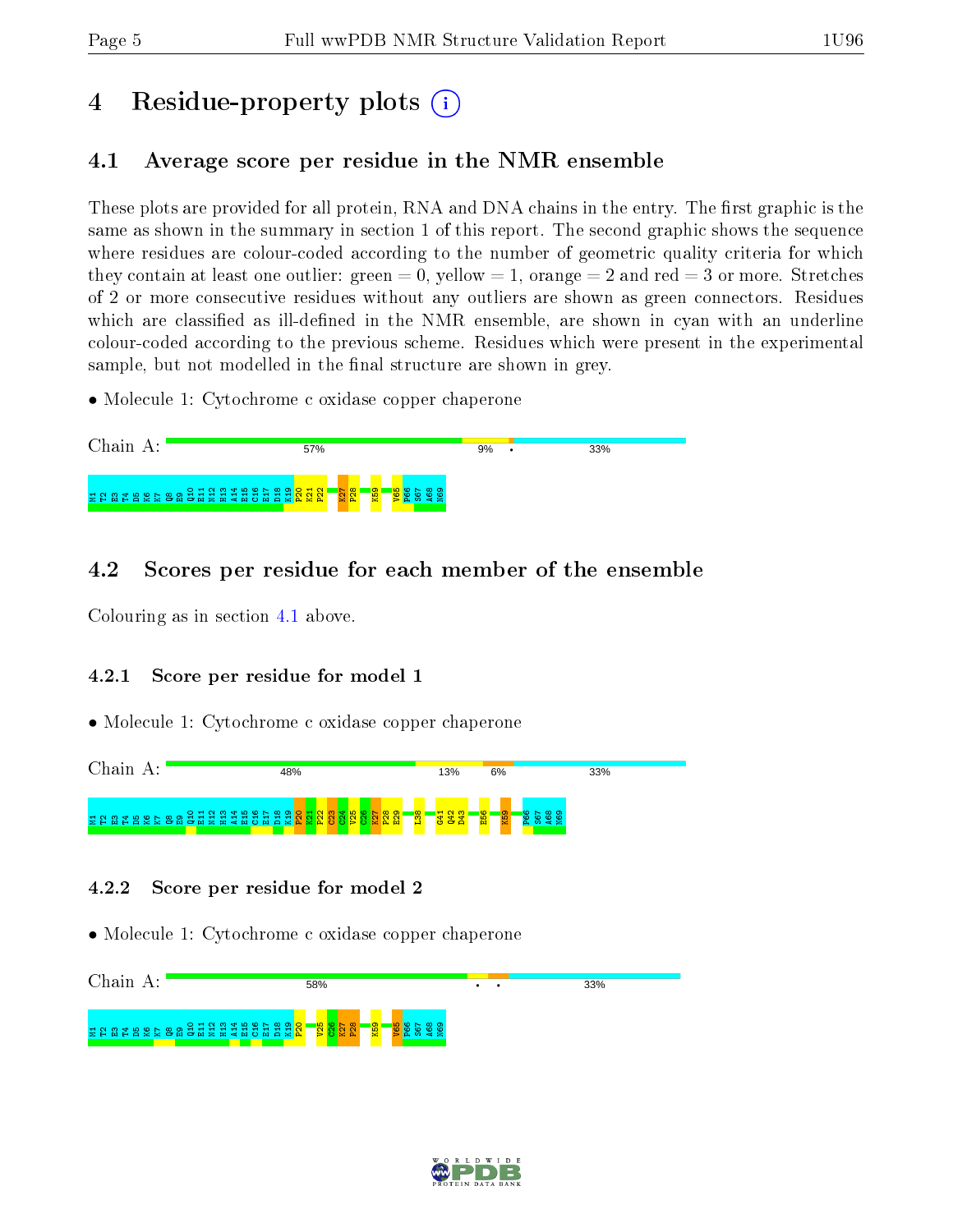#### 4.2.3 Score per residue for model 3

• Molecule 1: Cytochrome c oxidase copper chaperone



#### 4.2.4 Score per residue for model 4

• Molecule 1: Cytochrome c oxidase copper chaperone



#### 4.2.5 Score per residue for model 5

• Molecule 1: Cytochrome c oxidase copper chaperone



#### 4.2.6 Score per residue for model 6

• Molecule 1: Cytochrome c oxidase copper chaperone



#### 4.2.7 Score per residue for model 7

| Chain<br>л. | 55%                                                                                     | 9%                                               | 33% |
|-------------|-----------------------------------------------------------------------------------------|--------------------------------------------------|-----|
|             | E G B E B & C & B 8 3 5 5 5 5 5 5 6 5 6 5 6 7 6 7 6 7<br>$\frac{1}{2}$ ମିଣ୍ଡି<br>ន្ត្រី | $\sim$ $\infty$<br>ഹ<br>- 2<br><b>CS DE</b><br>ທ |     |

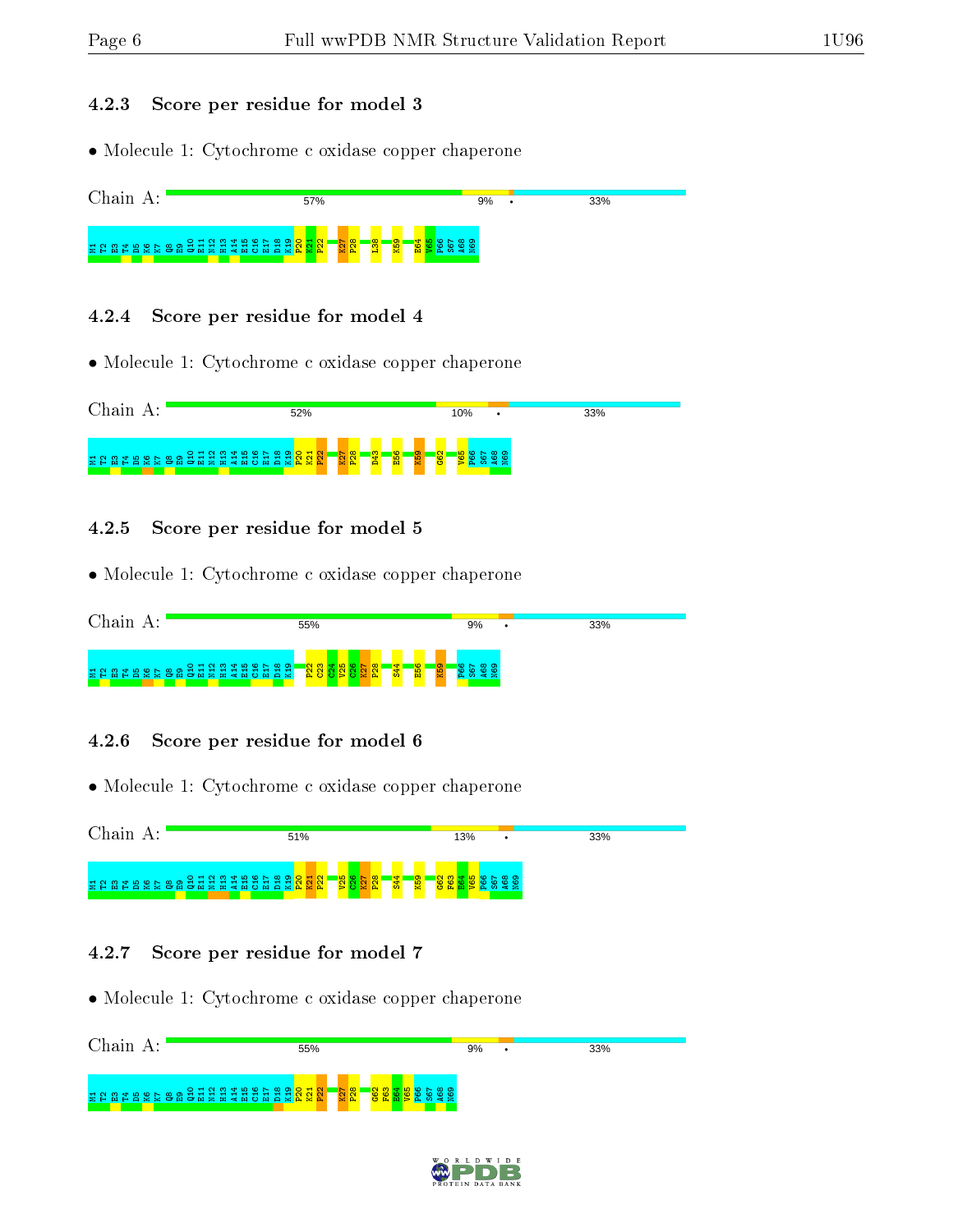#### 4.2.8 Score per residue for model 8

• Molecule 1: Cytochrome c oxidase copper chaperone



#### 4.2.9 Score per residue for model 9

• Molecule 1: Cytochrome c oxidase copper chaperone



#### 4.2.10 Score per residue for model 10

• Molecule 1: Cytochrome c oxidase copper chaperone

| 48%  | 14%                                                                             | 33% |
|------|---------------------------------------------------------------------------------|-----|
| n en | ¢<br>$\sigma$<br>က<br>$\mathbf{\alpha}$<br>∾<br>r<br>ġ.<br>ш<br>e ty<br>o.<br>S | ਵ   |

#### 4.2.11 Score per residue for model 11 (medoid)

• Molecule 1: Cytochrome c oxidase copper chaperone

Chain A: 52% **13%** 33% គម្រាប់ ស្រុក ស្រុក ស្រុក ស្រុក ស្រុក ស្រុក ស្រុក ស្រុក ស្រុក ស្រុក ស្រុក ស្រុក ស្រុក ស្រុក ស្រុក ស<br>កម្មវិធី ស្រុក ស្រុក ស្រុក ស្រុក ស្រុក ស្រុក ស្រុក ស្រុក ស្រុក ស្រុក ស្រុក ស្រុក ស្រុក ស្រុក ស្រុក ស្រុក ស្រុក និ<mark>ន្ទ ឌ្</mark>ន  $\overline{2}$  $\frac{8}{28}$ S44  $\frac{2}{5}$  $\frac{1}{3}$  $\frac{8}{3}$  $\frac{1}{2}$ P66 S67  $\frac{8}{2}$ N69

#### 4.2.12 Score per residue for model 12

| Chain A: | 51%                                                                                                                                                  | 14%             | 33% |
|----------|------------------------------------------------------------------------------------------------------------------------------------------------------|-----------------|-----|
|          | $\mathbb{R} \times \mathbb{R}$<br><b>3 ស្តុង ឆ្លង ទី ទី ទី អ្នក ឆ្លង ឆ្លង</b> ឆ្លង ស្តុ <mark>ង</mark> ស្តុង ស្តុ <mark>ំទី</mark><br><b>i</b><br>1Q | <b>GSO</b><br>œ |     |

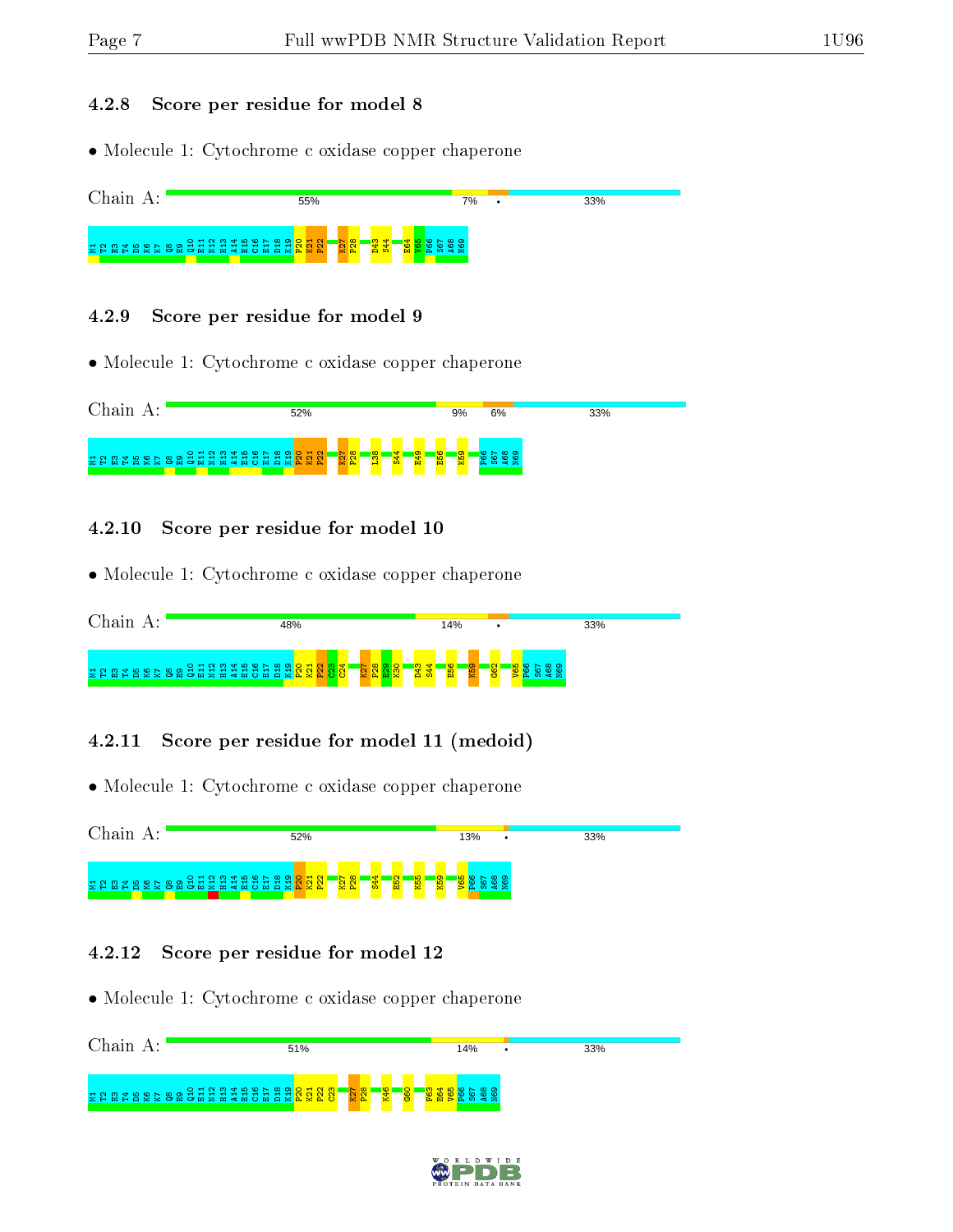#### 4.2.13 Score per residue for model 13

• Molecule 1: Cytochrome c oxidase copper chaperone



#### 4.2.14 Score per residue for model 14

• Molecule 1: Cytochrome c oxidase copper chaperone



#### 4.2.15 Score per residue for model 15

• Molecule 1: Cytochrome c oxidase copper chaperone

| Chain                                                    | 55%                                           | 12%                                                   | 33% |
|----------------------------------------------------------|-----------------------------------------------|-------------------------------------------------------|-----|
| E G G L B & C B G S H S H H H S H S H S G <mark>S</mark> | <mark>铃</mark><br>$\overline{C^4}$<br>¢<br>v. | <mark>883</mark><br><b>M58</b><br>$\circ$ $\sim$<br>╺ |     |

#### 4.2.16 Score per residue for model 16

• Molecule 1: Cytochrome c oxidase copper chaperone



#### 4.2.17 Score per residue for model 17

| Chain A:                                                                    | 59%                              | $\bullet$ | 33% |
|-----------------------------------------------------------------------------|----------------------------------|-----------|-----|
| $\circ$ $\circ$<br><b>គមសង្គ្រី ខេត្ត ក្នុង</b> ក្នុង ក្នុង ក្នុង ក្នុង ក្ន | $\frac{5}{2}$<br>ကျ<br><b>SC</b> |           |     |

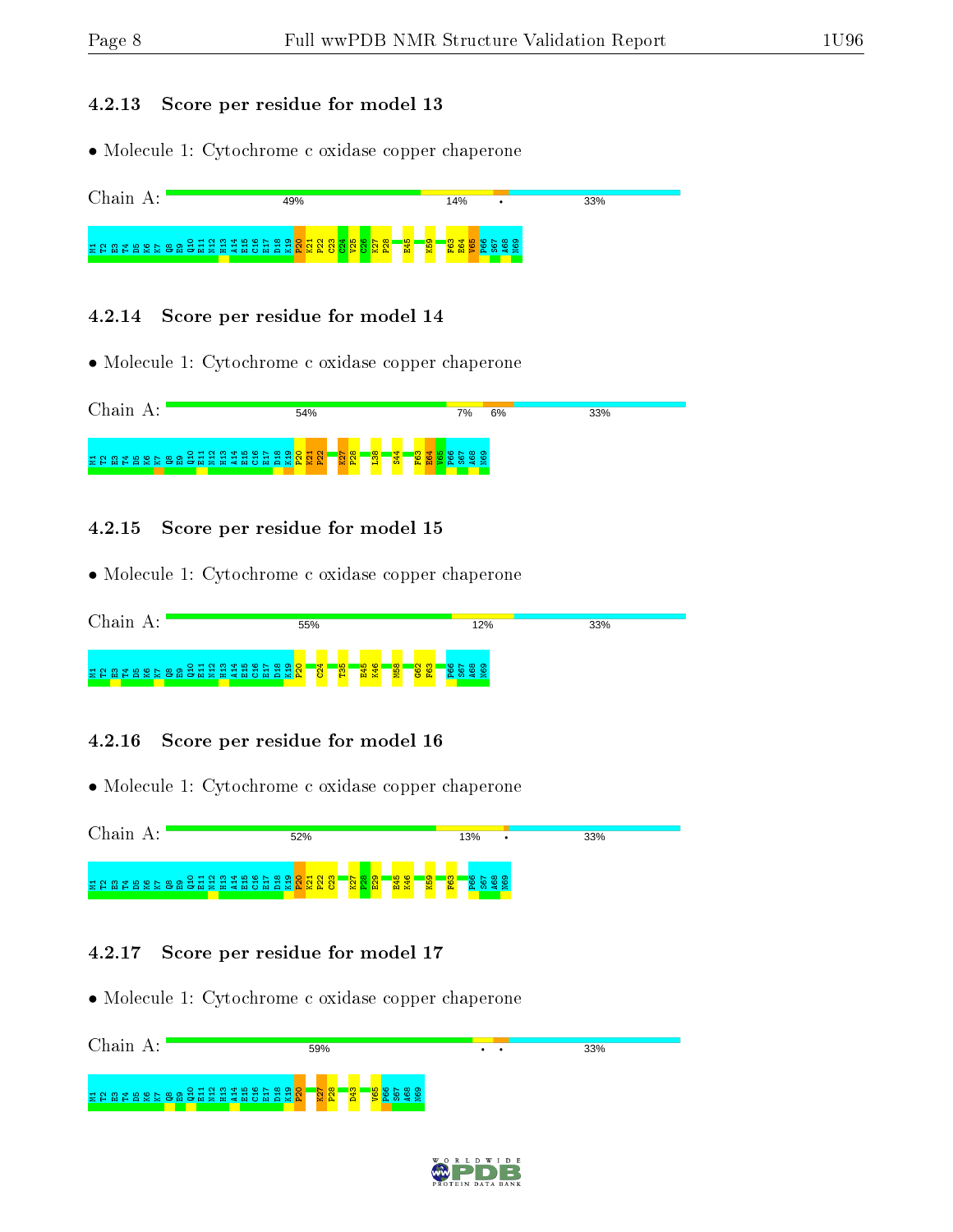#### 4.2.18 Score per residue for model 18

• Molecule 1: Cytochrome c oxidase copper chaperone



#### 4.2.19 Score per residue for model 19

• Molecule 1: Cytochrome c oxidase copper chaperone



#### 4.2.20 Score per residue for model 20

| Chain<br>А. | 54%                                                                                                                   | 12%                                                                                  | 33% |
|-------------|-----------------------------------------------------------------------------------------------------------------------|--------------------------------------------------------------------------------------|-----|
| 불합없법        | 78<br>$O H N M H N O N \omega$<br><b>R 82</b><br>œ.<br>െ<br>18868888888888<br>—<br>$\sim$ $\sim$ $\sim$ $\sim$<br>- 1 | <b>ige</b><br>K <sub>59</sub><br>न<br>¢<br><b>C5</b><br>$\overline{\mathbf{c}}$<br>E |     |

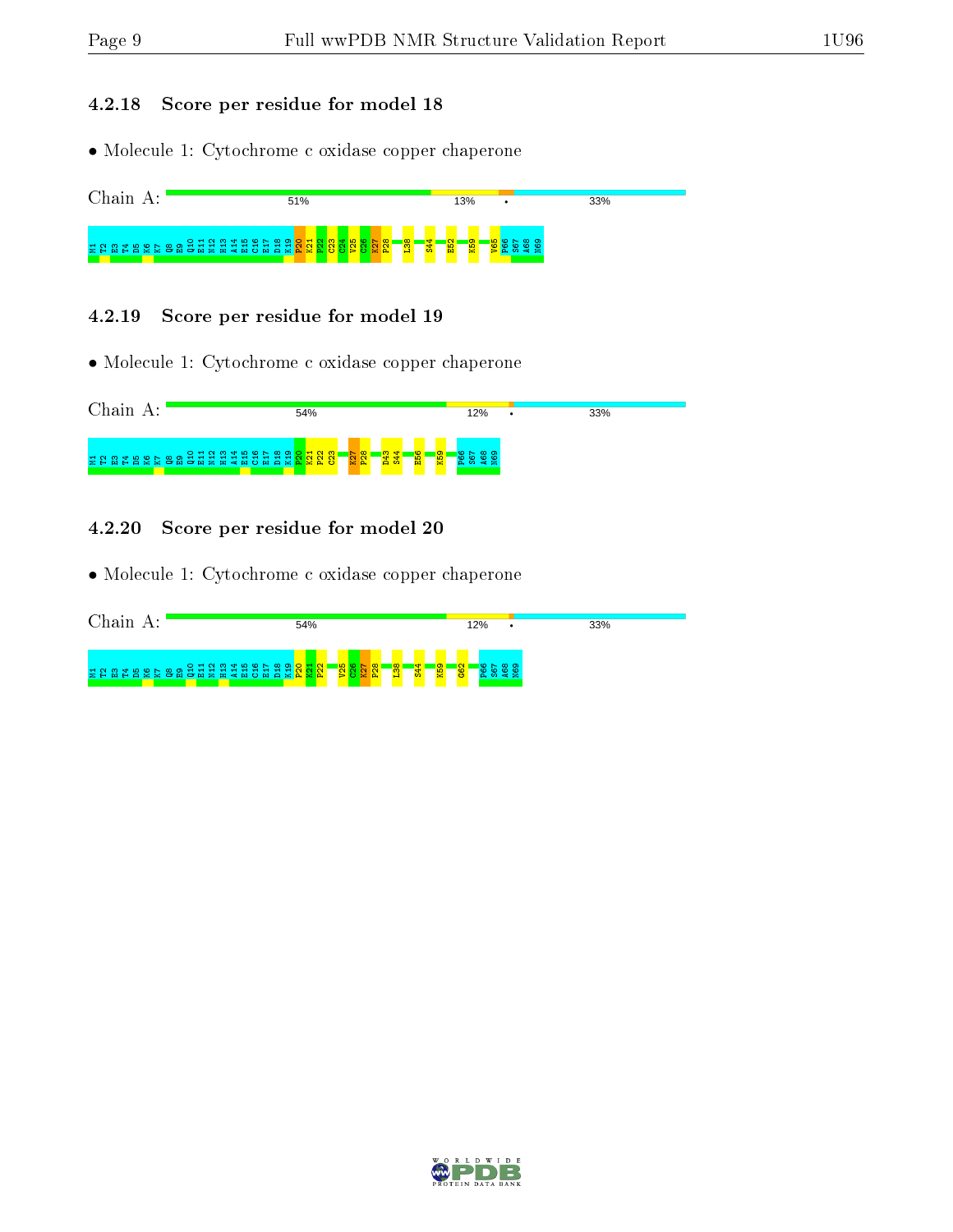## 5 Refinement protocol and experimental data overview  $(i)$

The models were refined using the following method: *restrained molecular dynamics*.

Of the 80 calculated structures, 20 were deposited, based on the following criterion: lowest retraint energies, restraint violations, and RMS deviations from ideal covalent geometries.

The following table shows the software used for structure solution, optimisation and refinement.

| Software name   Classification |                    | Version |
|--------------------------------|--------------------|---------|
| CNS                            | structure solution | 11      |
| ARIA                           | structure solution |         |
| A R L                          | refinement         |         |

No chemical shift data was provided. No validations of the models with respect to experimental NMR restraints is performed at this time.

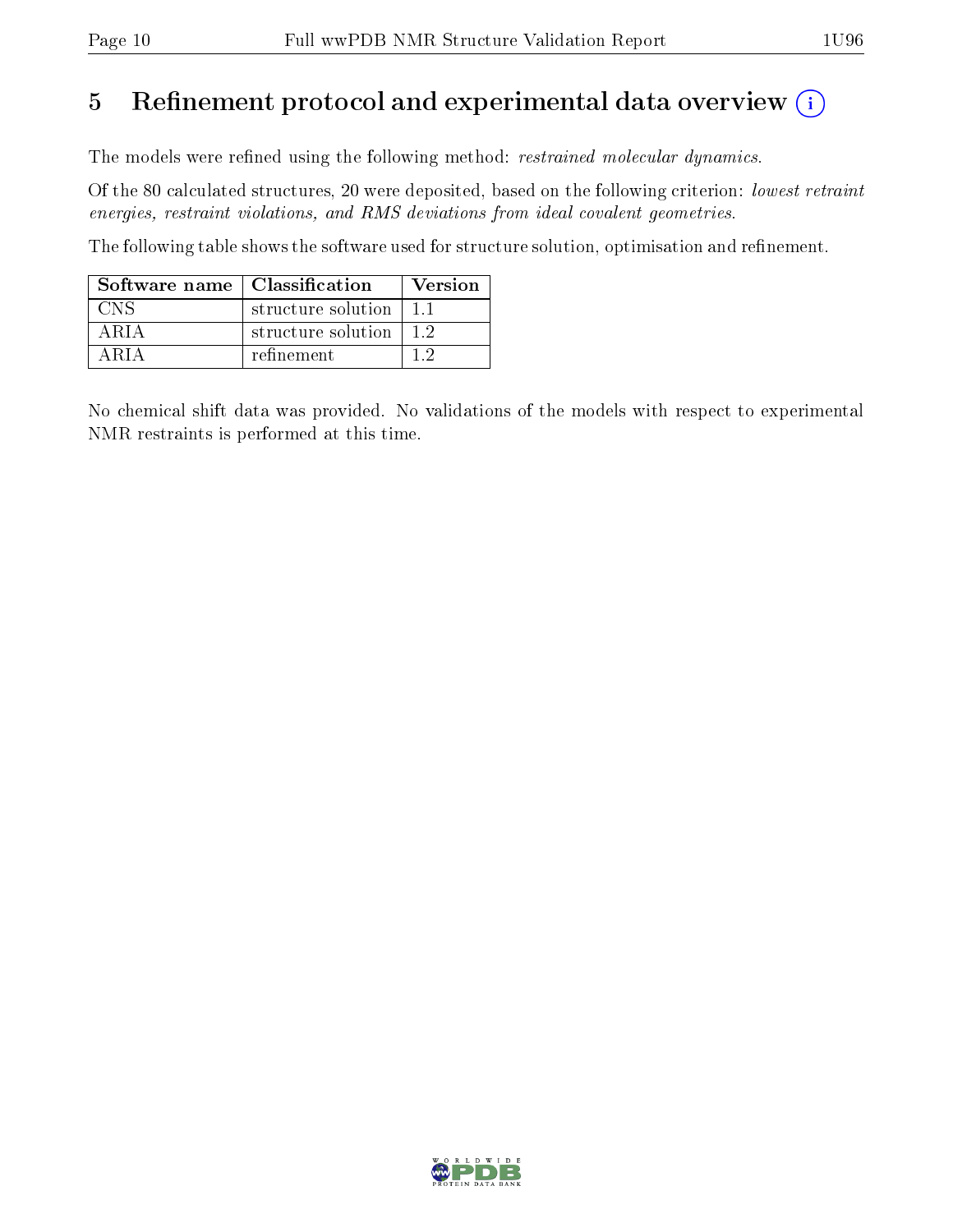## 6 Model quality  $(i)$

### 6.1 Standard geometry  $(i)$

Bond lengths and bond angles in the following residue types are not validated in this section: CU1

There are no covalent bond-length or bond-angle outliers.

There are no bond-length outliers.

There are no bond-angle outliers.

There are no chirality outliers.

There are no planarity outliers.

### 6.2 Too-close contacts  $(i)$

In the following table, the Non-H and H(model) columns list the number of non-hydrogen atoms and hydrogen atoms in each chain respectively. The H(added) column lists the number of hydrogen atoms added and optimized by MolProbity. The Clashes column lists the number of clashes averaged over the ensemble.

| Mol |      | Chain   Non-H   $H(model)$   $H(added)$   Clashes |     |  |
|-----|------|---------------------------------------------------|-----|--|
|     | 979  | 364                                               | 362 |  |
|     | '480 | 7286                                              |     |  |

The all-atom clashscore is defined as the number of clashes found per 1000 atoms (including hydrogen atoms). The all-atom clashscore for this structure is 4.

| Atom-1            | Atom-2                     | $Clash(\AA)$ | Distance(A) | Models         |                |
|-------------------|----------------------------|--------------|-------------|----------------|----------------|
|                   |                            |              |             | Worst          | Total          |
| 1:A:27:LYS:H      | 1:A:28:PRO:HD2             | 0.59         | 1.57        | 10             | 13             |
| 1:A:21:LYS:N      | 1:A:22:PRO:HD3             | 0.58         | 2.13        | 4              | 6              |
| 1:A:20:PRO:HG3    | 1:A:65:VAL:H               | 0.54         | 1.62        | $\overline{2}$ | 1              |
| 1: A:56: GLU: HA  | 1: A:59: LYS: HD2          | 0.52         | 1.82        | 19             | $\overline{5}$ |
| 1: A: 23: CYS: SG | 1: A:25: VAL:HG12          | 0.50         | 2.45        | 13             | $\overline{2}$ |
| 1:A:20:PRO:HG2    | 1:A:22:PRO:HD2             | 0.50         | 1.83        | 8              | 3              |
| 1: A: 23: CYS: SG | 1: A:25: VAL:HG22          | 0.50         | 2.46        | 18             | 1              |
| 1:A:27:LYS:N      | 1:A:28:PRO:H <sub>D2</sub> | 0.48         | 2.24        | 1              | 4              |
| 1:A:21:LYS:N      | 1:A:22:PRO:CD              | 0.48         | 2.76        | 13             | 3              |
| 1:A:27:LYS:HB2    | 1:A:28:PRO:HD3             | 0.48         | 1.86        | 3              | 1              |
| 1: A:45: GLU:O    | 1:A:46:LYS:HG2             | 0.46         | 2.11        | 15             | 1              |
| 1:A:27:LYS:HB3    | 1: A:28: PRO:HD3           | 0.45         | 1.88        | 18             | $\mathcal{D}$  |

All unique clashes are listed below, sorted by their clash magnitude.

Continued on next page...

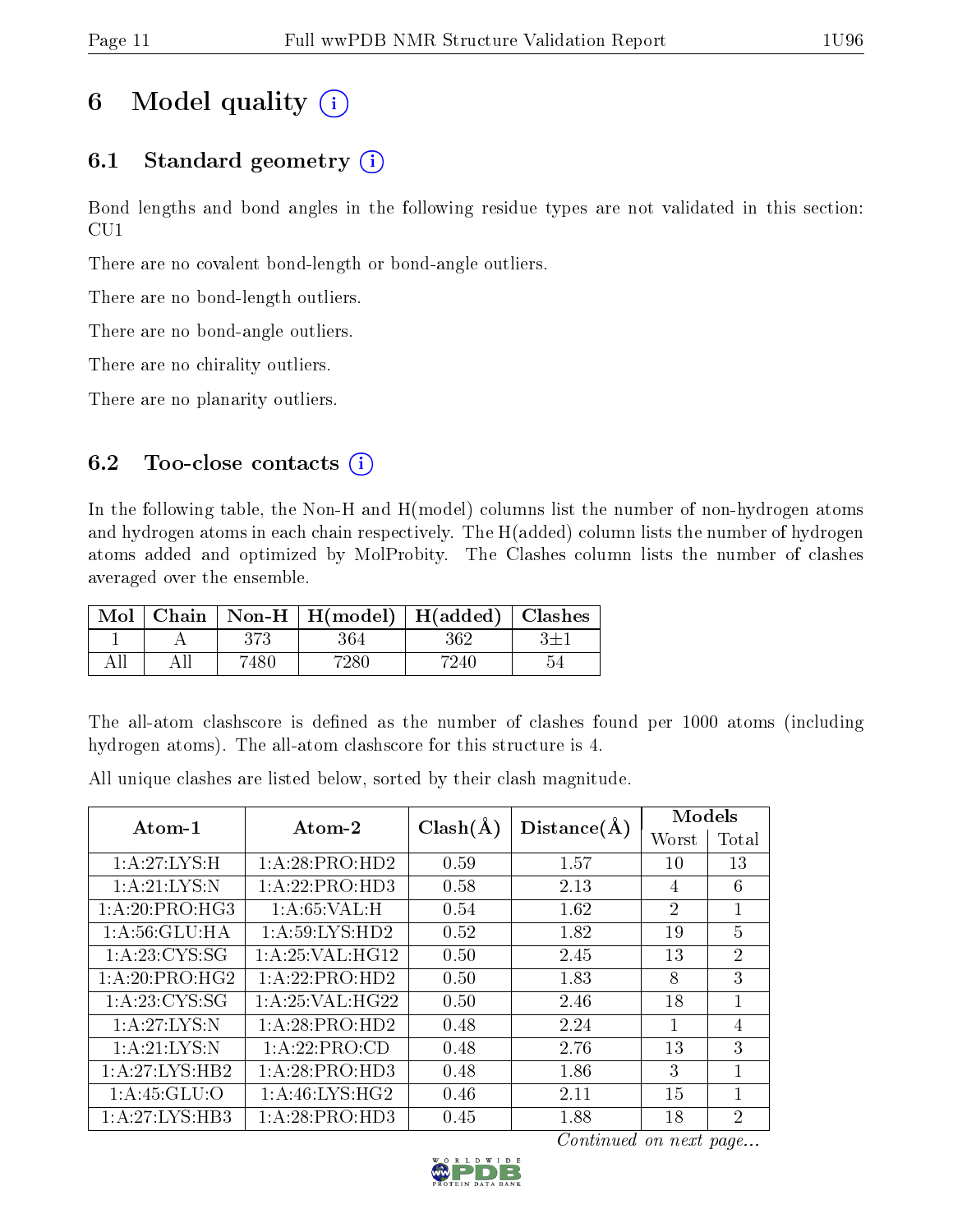| Atom-1           | Atom-2            | $Clash(\AA)$ | Distance(A) | Models         |       |
|------------------|-------------------|--------------|-------------|----------------|-------|
|                  |                   |              |             | Worst          | Total |
| 1:A:21:LYS:H     | 1:A:22:PRO:HD2    | 0.44         | 1.72        | 8              |       |
| 1: A:21: LYS:HB3 | 1: A:22: PRO:HD3  | 0.44         | 1.90        | 6              |       |
| 1: A:56: GLU: HA | 1: A:59: LYS: HD3 | 0.42         | 1.90        | 9              | 1     |
| 1:A:21:LYS:HB2   | 1: A:22: PRO:HD3  | 0.42         | 1.92        | 9              | 1     |
| 1:A:21:LYS:N     | 1: A:22: PRO:HD2  | 0.41         | 2.30        | 8              |       |
| 1: A:52: GLU:O   | 1: A:55:LYS:HG2   | 0.41         | 2.15        | 11             |       |
| 1: A:58: MET:HA  | 1: A:62: GLY:HA3  | 0.41         | 1.92        | 15             | 1     |
| 1:A:27:LYS:H     | 1:A:28:PRO:CD     | 0.41         | 2.29        | 3              | 1     |
| 1: A:64: GLU:HG3 | 1:A:65:VAL:H      | 0.41         | 1.75        | 13             |       |
| 1: A:27: LYS:HB3 | 1: A:28: PRO:HD2  | 0.41         | 1.91        | 13             | 1     |
| 1: A:41: GLY: C  | 1:A:43:ASP:H      | 0.40         | 2.19        | 1              |       |
| 1:A:20:PRO:HG3   | 1: A:65:VAL: N    | 0.40         | 2.30        | $\overline{2}$ |       |

Continued from previous page...

### 6.3 Torsion angles (i)

#### 6.3.1 Protein backbone (i)

In the following table, the Percentiles column shows the percent Ramachandran outliers of the chain as a percentile score with respect to all PDB entries followed by that with respect to all NMR entries. The Analysed column shows the number of residues for which the backbone conformation was analysed and the total number of residues.

| Mol | ${\rm Chain}$ | Analysed      | Favoured           | Allowed           | Outliers          | Percentiles |
|-----|---------------|---------------|--------------------|-------------------|-------------------|-------------|
|     |               | 46/69(67%)    | $33\pm2(72\pm5\%)$ | $8\pm2(18\pm4\%)$ | $5\pm1(11\pm3\%)$ |             |
| All |               | 920/1380(67%) | 658 (72%)          | 163 (18%)         | 99 $(11\%)$       |             |

All 16 unique Ramachandran outliers are listed below. They are sorted by the frequency of occurrence in the ensemble.

| Mol | Chain | Res | <b>Type</b> | Models (Total) |
|-----|-------|-----|-------------|----------------|
| 1   | А     | 27  | <b>LYS</b>  | 18             |
| 1   | А     | 20  | PRO         | 13             |
| 1   | А     | 22  | PRO         | 11             |
| 1   | А     | 44  | <b>SER</b>  | 10             |
| 1   | А     | 63  | PHE         | 7              |
| 1   | А     | 65  | VAL         | 7              |
| 1   | А     | 21  | <b>LYS</b>  | 6              |
| 1   | А     | 43  | ASP         | 5              |
| 1   | А     | 23  | <b>CYS</b>  | 5              |
|     |       | 62  | $\rm GLY$   | 5              |

Continued on next page...

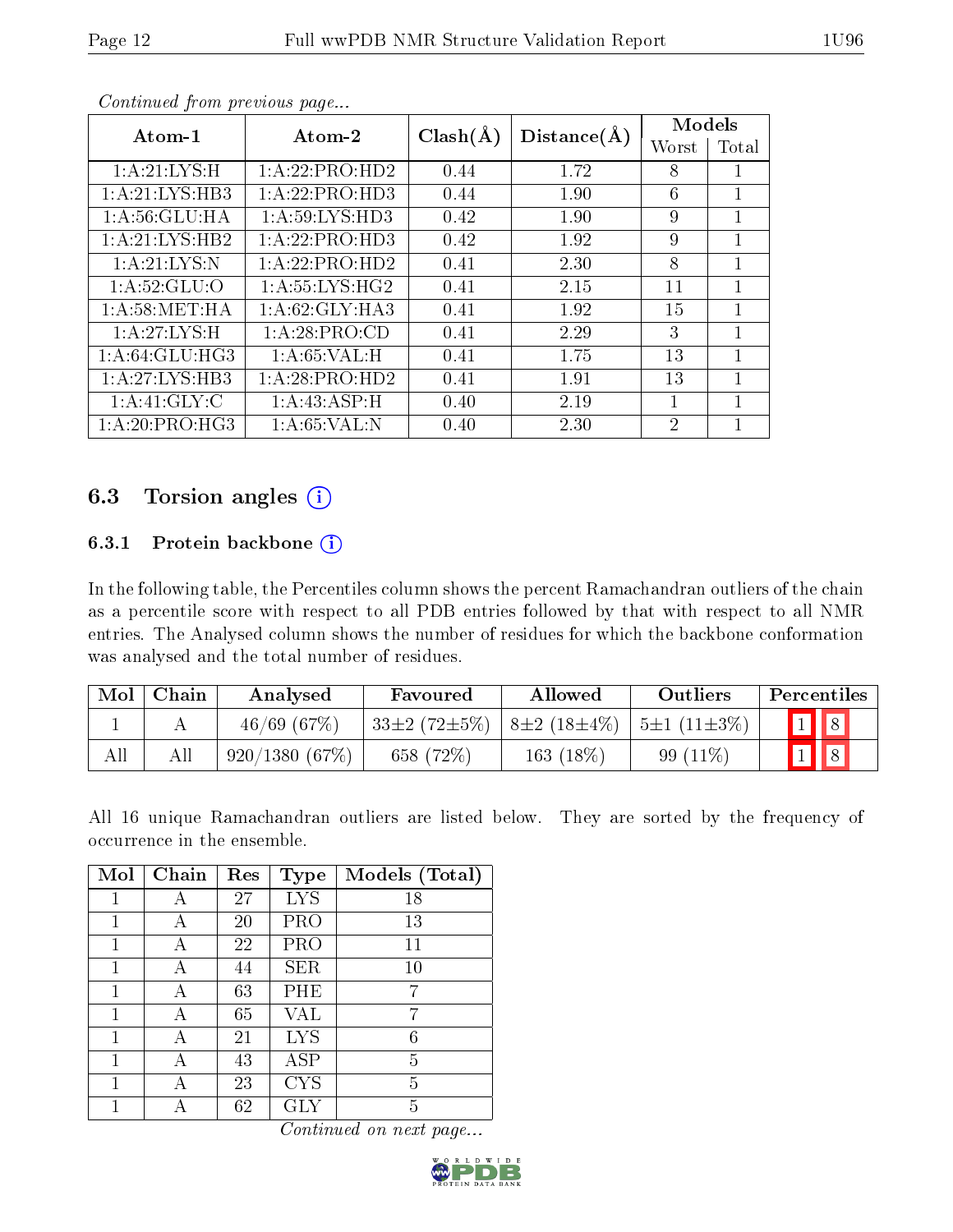| Mol | $\vert$ Chain | Res | <b>Type</b> | Models (Total) |
|-----|---------------|-----|-------------|----------------|
|     |               | 25  | <b>VAL</b>  |                |
|     |               | 28  | <b>PRO</b>  |                |
|     |               | 64  | <b>GLU</b>  |                |
|     |               | 24  | <b>CYS</b>  |                |
|     |               | 60  | <b>GLY</b>  |                |
|     |               | 45  | <b>GLU</b>  |                |

Continued from previous page...

#### 6.3.2 Protein sidechains (i)

In the following table, the Percentiles column shows the percent sidechain outliers of the chain as a percentile score with respect to all PDB entries followed by that with respect to all NMR entries. The Analysed column shows the number of residues for which the sidechain conformation was analysed and the total number of residues.

| $\bf{Mol}$ | Chain | Analysed      | Rotameric                   | Outliers  | Percentiles     |    |
|------------|-------|---------------|-----------------------------|-----------|-----------------|----|
|            |       | 43/64(67%)    | 41±1 (96±3\%)   2±1 (4±3\%) |           | 34 <sup>1</sup> | 82 |
| All        |       | 860/1280(67%) | 825 (96%)                   | 35 $(4%)$ |                 | 82 |

All 13 unique residues with a non-rotameric sidechain are listed below. They are sorted by the frequency of occurrence in the ensemble.

| Mol | Chain | Res | <b>Type</b>          | Models (Total) |
|-----|-------|-----|----------------------|----------------|
| 1   | А     | 59  | <b>LYS</b>           | 12             |
| 1   | А     | 38  | LEU                  | 6              |
| 1   | А     | 64  | GLU                  | 3              |
| 1   | А     | 65  | VAL                  | 3              |
| 1   | A     | 29  | GLU                  | $\overline{2}$ |
| 1   | А     | 46  | <b>LYS</b>           | $\overline{2}$ |
| 1   | А     | 52  | GLU                  | 1              |
| 1   | А     | 21  | <b>LYS</b>           | 1              |
| 1   | А     | 30  | <b>LYS</b>           | 1              |
| 1   | А     | 49  | $\operatorname{GLU}$ | 1              |
| 1   | А     | 35  | THR                  | 1              |
| 1   | Α     | 42  | <b>GLN</b>           | 1              |
| 1   | А     | 45  | GLU                  | 1              |

#### 6.3.3 RNA (i)

There are no RNA molecules in this entry.

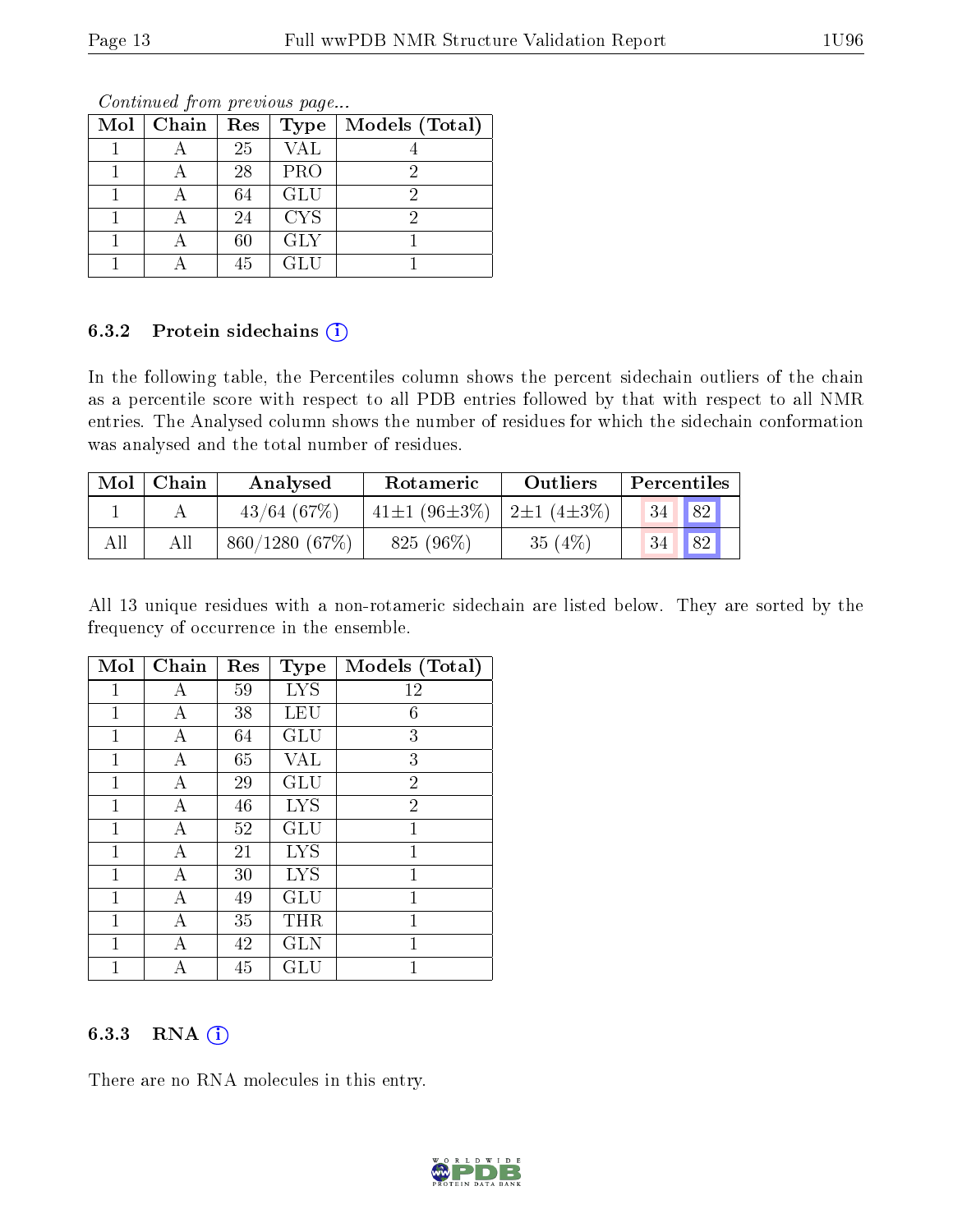#### 6.4 Non-standard residues in protein, DNA, RNA chains (i)

There are no non-standard protein/DNA/RNA residues in this entry.

#### 6.5 Carbohydrates  $(i)$

There are no carbohydrates in this entry.

### 6.6 Ligand geometry  $(i)$

Of 1 ligands modelled in this entry, 1 is monoatomic - leaving 0 for Mogul analysis.

#### 6.7 [O](https://www.wwpdb.org/validation/2017/NMRValidationReportHelp#nonstandard_residues_and_ligands)ther polymers  $(i)$

There are no such molecules in this entry.

#### 6.8 Polymer linkage issues  $(i)$

There are no chain breaks in this entry.